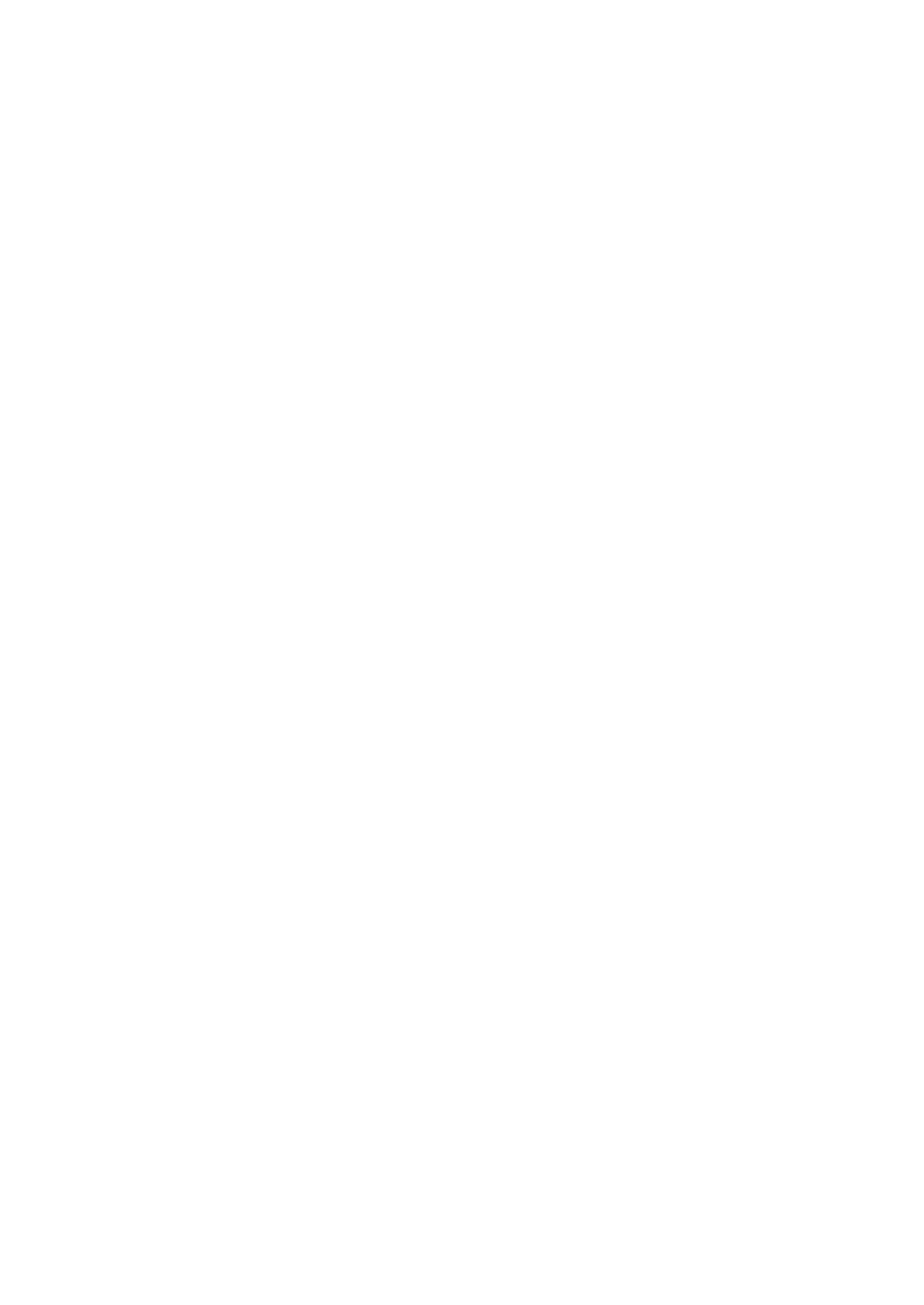

## MERCHANT SHIPPING (LOAD LINE AND SAFETY **CONVENTIONS) REGULATIONS**

### **Arrangement of Regulations**

### **Regulation**

|                | <b>PART I - PRELIMINARY</b>                                                                                                                                   | 5 |
|----------------|---------------------------------------------------------------------------------------------------------------------------------------------------------------|---|
| 1              |                                                                                                                                                               |   |
| $\overline{2}$ |                                                                                                                                                               |   |
| 3              |                                                                                                                                                               |   |
| 4              |                                                                                                                                                               |   |
| 5              |                                                                                                                                                               |   |
| 6              |                                                                                                                                                               |   |
| 7              |                                                                                                                                                               |   |
|                | <b>PART II - LOAD LINE CONVENTION</b><br><u> 1989 - Johann Stein, marwolaethau a bhann an t-Amhair an t-Amhair an t-Amhair an t-Amhair an t-Amhair an t-A</u> |   |
| 8              |                                                                                                                                                               |   |
| 9              |                                                                                                                                                               |   |
| 10             |                                                                                                                                                               |   |
| 11             |                                                                                                                                                               |   |
| 12             |                                                                                                                                                               |   |
| 13             |                                                                                                                                                               |   |
| 14             |                                                                                                                                                               |   |
|                | <b>PART III - SAFETY CONVENTION</b>                                                                                                                           | 9 |
| 15             |                                                                                                                                                               |   |
| 16             |                                                                                                                                                               |   |
| 17             |                                                                                                                                                               |   |
| 18             | Control.                                                                                                                                                      |   |
| 19             |                                                                                                                                                               |   |
| 20             |                                                                                                                                                               |   |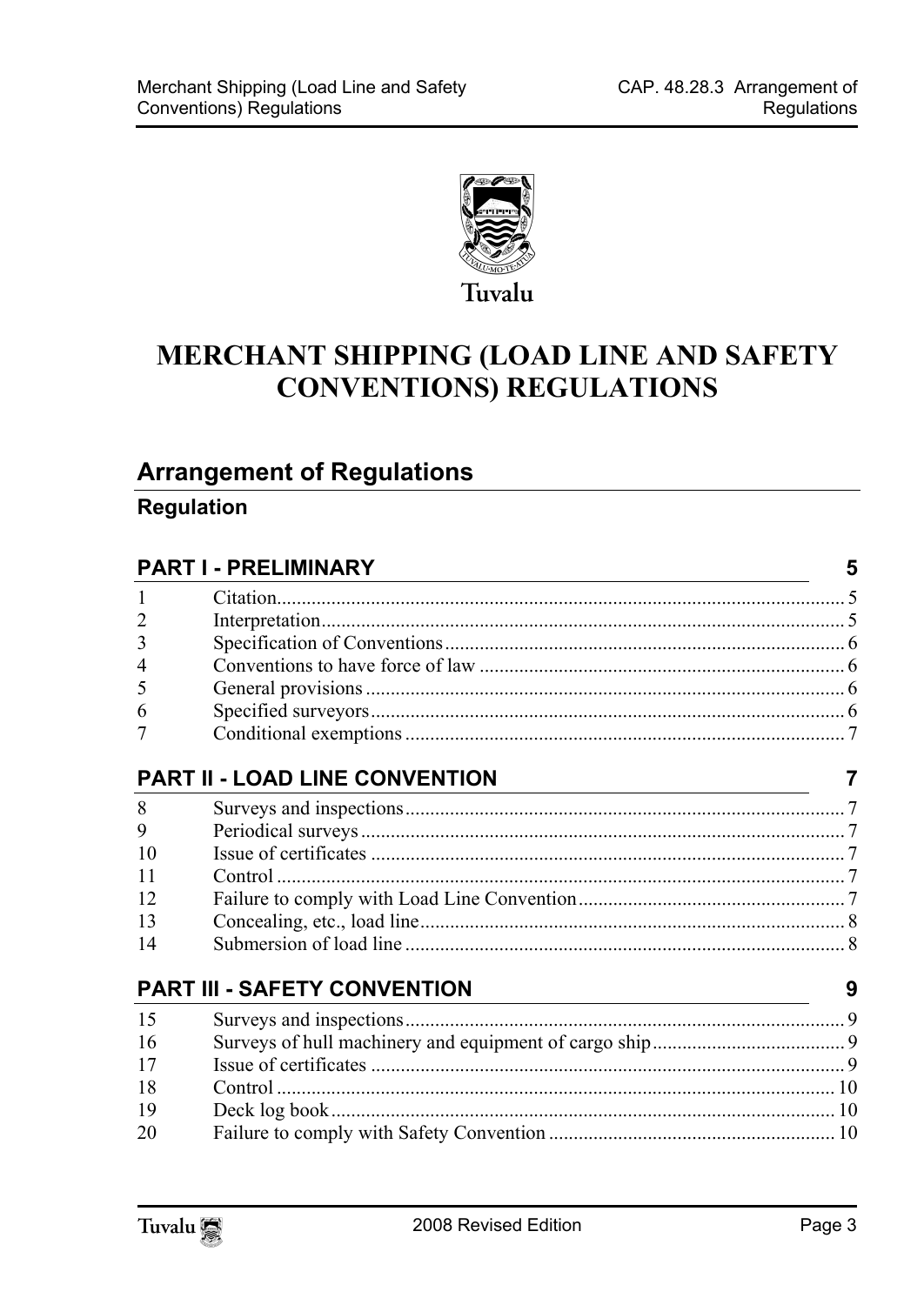| <b>PART IV - PROCEEDING TO SEA</b>         |                 | 10 |
|--------------------------------------------|-----------------|----|
| 21                                         |                 | 10 |
|                                            | <b>SCHEDULE</b> | 12 |
| LOAD LINE AND SAFETY CERTIFICATES REQUIRED |                 | 12 |
|                                            |                 |    |

## **Supporting Documents**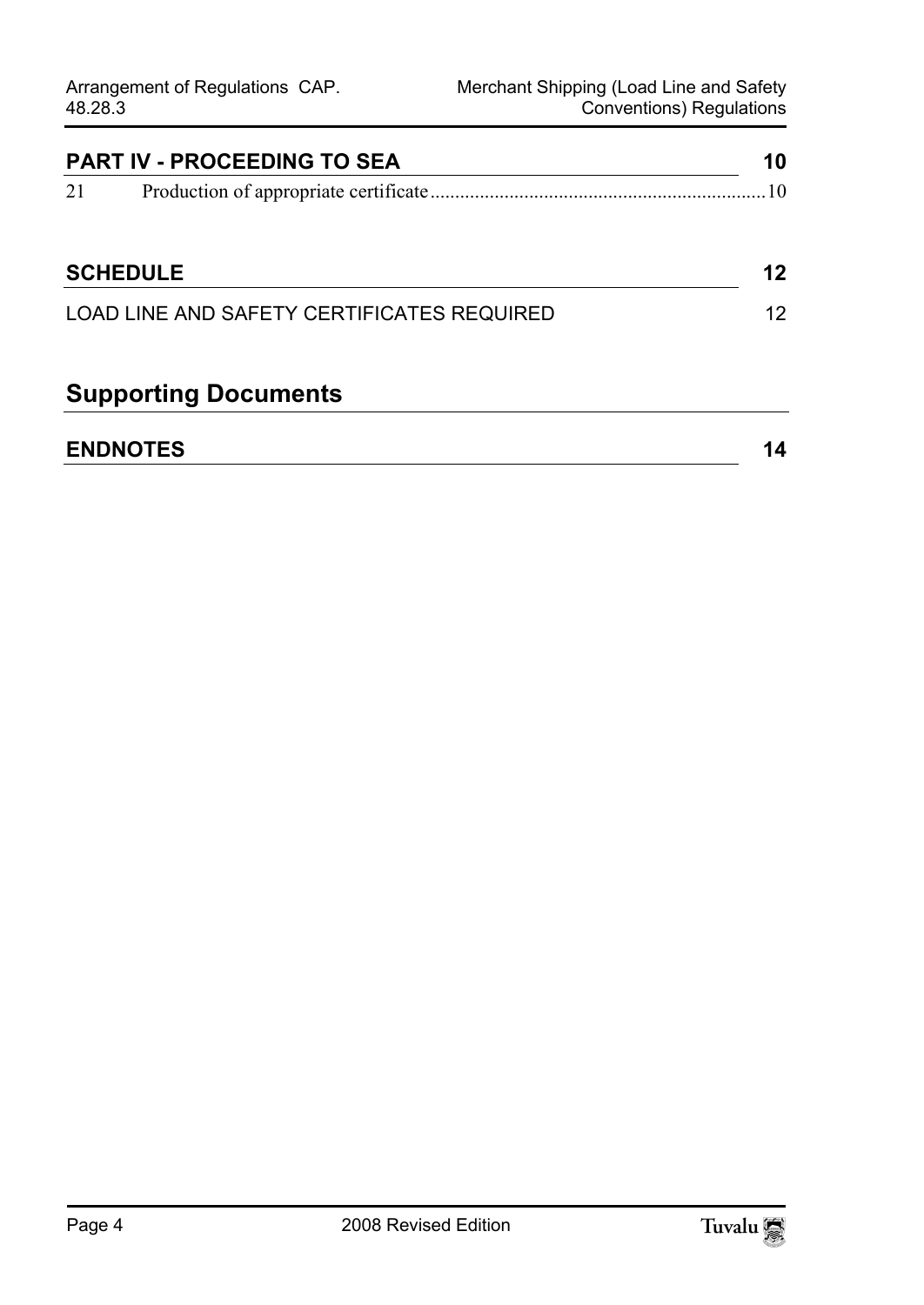

## **MERCHANT SHIPPING (LOAD LINE AND SAFETY CONVENTIONS) REGULATIONS**

### **MADE UNDER SECTION 141 OF THE MERCHANT SHIPPING ACT**<sup>1</sup>

## <span id="page-4-1"></span><span id="page-4-0"></span>**PART I - PRELIMINARY**

#### **1 Citation**

<span id="page-4-2"></span>These Regulations may be cited as the Merchant Shipping (Load Line and Safety Conventions) Regulations.

#### **2 Interpretation**

In these Regulations, unless the context otherwise requires —

"**the Act**" means the Merchant Shipping Act;**<sup>2</sup>**

"**the Load Line Convention**" means, in terms of paragraph 1 of Schedule 1 of the Act, the International Convention on Load Lines, 1966, as affected by any amendment made under Article 29 of that Convention, other than an amendment not accepted by Tuvalu;

"**Registrar**" means the Registrar of Ships;

"**the Safety Convention**" means, in terms of paragraph t of Schedule 1 to the Act, the International Convention for the Safety of Life at Sea 1974 as affected by any amendment made under Article VIII of the Convention, other than an amendment not accepted by Tuvalu, and includes the Protocol of 1978 relating to the Convention.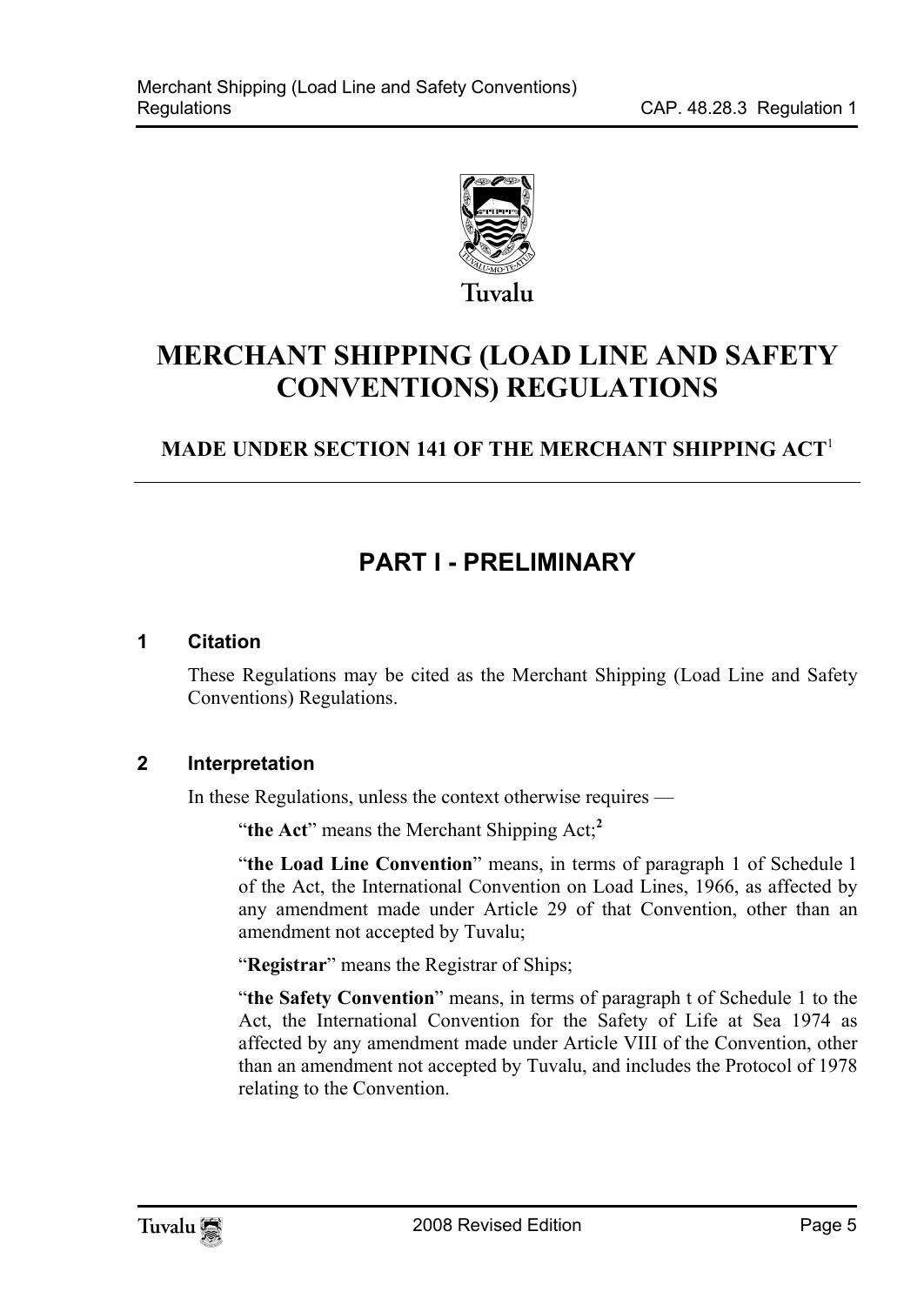#### **3 Specification of Conventions**

<span id="page-5-1"></span><span id="page-5-0"></span>The Load Line Convention and the Safety Convention are specified as the International Maritime Conventions which these regulations are made for the purpose of implementing, or enabling legal effect to be given to, in Tuvalu.

#### **4 Conventions to have force of law**

<span id="page-5-2"></span>The Load Line Convention and the Safety Convention shall have the force of law in Tuvalu.

#### **5 General provisions**

- (1) Where, under the Load Line Convention or under the Safety Convention, the several countries which are parties to the Load Line Convention or the Safety Convention, as the case may be, have a discretion as to whether any, and if so what, action should be taken under them, that discretion may be exercised by the Minister.
- (2) Notwithstanding any requirement under the Act for the purposes of giving effect to, or implementing any provision of the load Line Convention or of the Safety Convention which requires a particular fitting, material, appliance or apparatus to be fitted or carried in a ship, or any particular provision to be made in a ship, the Minister may allow any other fitting, material, appliance or apparatus or type of fitting, material, appliance or apparatus to be fitted or carried, or any other provision to be made, if he is satisfied that that other fitting, material, appliance or apparatus or provision is at least as effective as that required by the Load Line Convention or by the Safety Convention, as the case may be.
- <span id="page-5-3"></span>(3) Where, under the Load Line Convention or under the Safety Convention. the several countries which are parties to the Load Line Convention or the Safety Convention, as the case may be, are under a duty to do any act or thing, that act or thing shall be done by the Minister.

#### **6 Specified surveyors**

- (1) The Minister may, by notice under section 139 of the Act, designate a surveyor as a specified surveyor for the purposes of Part II or Part III, or for both those Parts.
- (2) Subject to sub-regulation (3), for the purposes of the exercise and performance of his functions under these Regulations a specified surveyor may exercise all or any of the powers specified in section 138(7) of the Act.
- (3) The Minister may, in writing, impose limitations and restrictions on the powers of specified surveyors.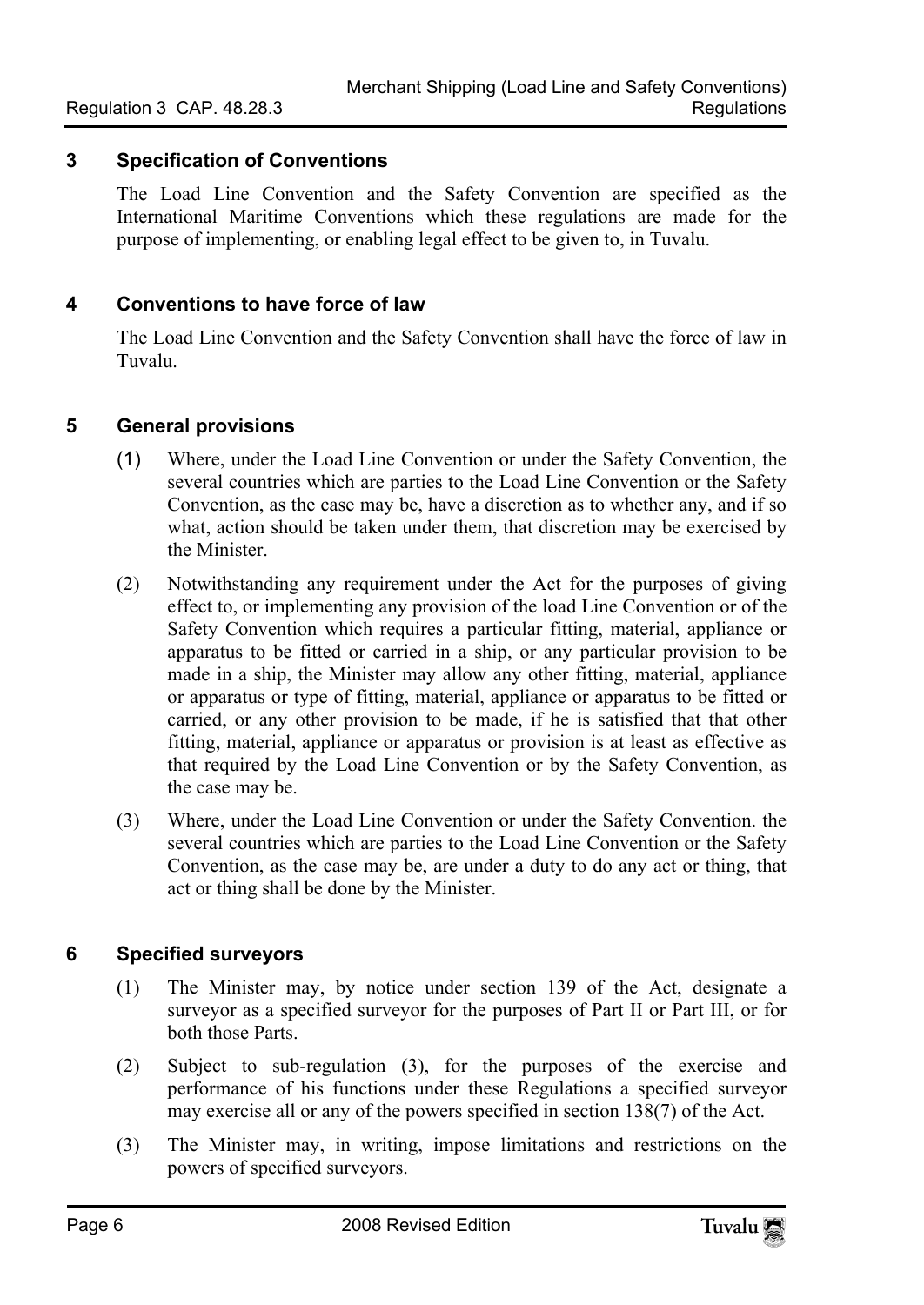<span id="page-6-0"></span>(4) A Classification Society may be designated under this regulation as a specified surveyor.

#### **7 Conditional exemptions**

Where, under the Load Line Convention or the Safety Convention, the Minister grants any exemption subject to conditions, the exemption shall not have effect if those conditions are not complied with.

## <span id="page-6-2"></span><span id="page-6-1"></span>**PART II - LOAD LINE CONVENTION**

#### **8 Surveys and inspections**

<span id="page-6-3"></span>For the purposes of the Load Line Convention, the survey, inspection and marking of a ship shall be carried out by a specified surveyor designated under regulation 4 for the purposes of this Part.

#### **9 Periodical surveys**

<span id="page-6-4"></span>For the purposes of Article 14(1) of the Load Line Convention the periodic surveys shall be carried out at intervals not exceeding 4 years,

#### **10 Issue of certificates**

- (1) Where he is satisfied in the particular case that he may do so, a specified surveyor shall, in respect of a Load Line Convention ship that has been surveyed by him, issue an International Load Line Certificate.
- <span id="page-6-5"></span>(2) An International Load Line Exemption Certificate may be issued by the Minister on the advice of a specified surveyor.

#### **11 Control**

<span id="page-6-6"></span>For the purposes of Article 21 of the Load Line Convention, "officer duly authorized" means an officer duly authorised by the Minister, by instrument in writing, to exercise the powers specified in that Article,

#### **12 Failure to comply with Load Line Convention**

- (1) Where, in respect of a ship that is  $-$ 
	- (a) registered under this Act; and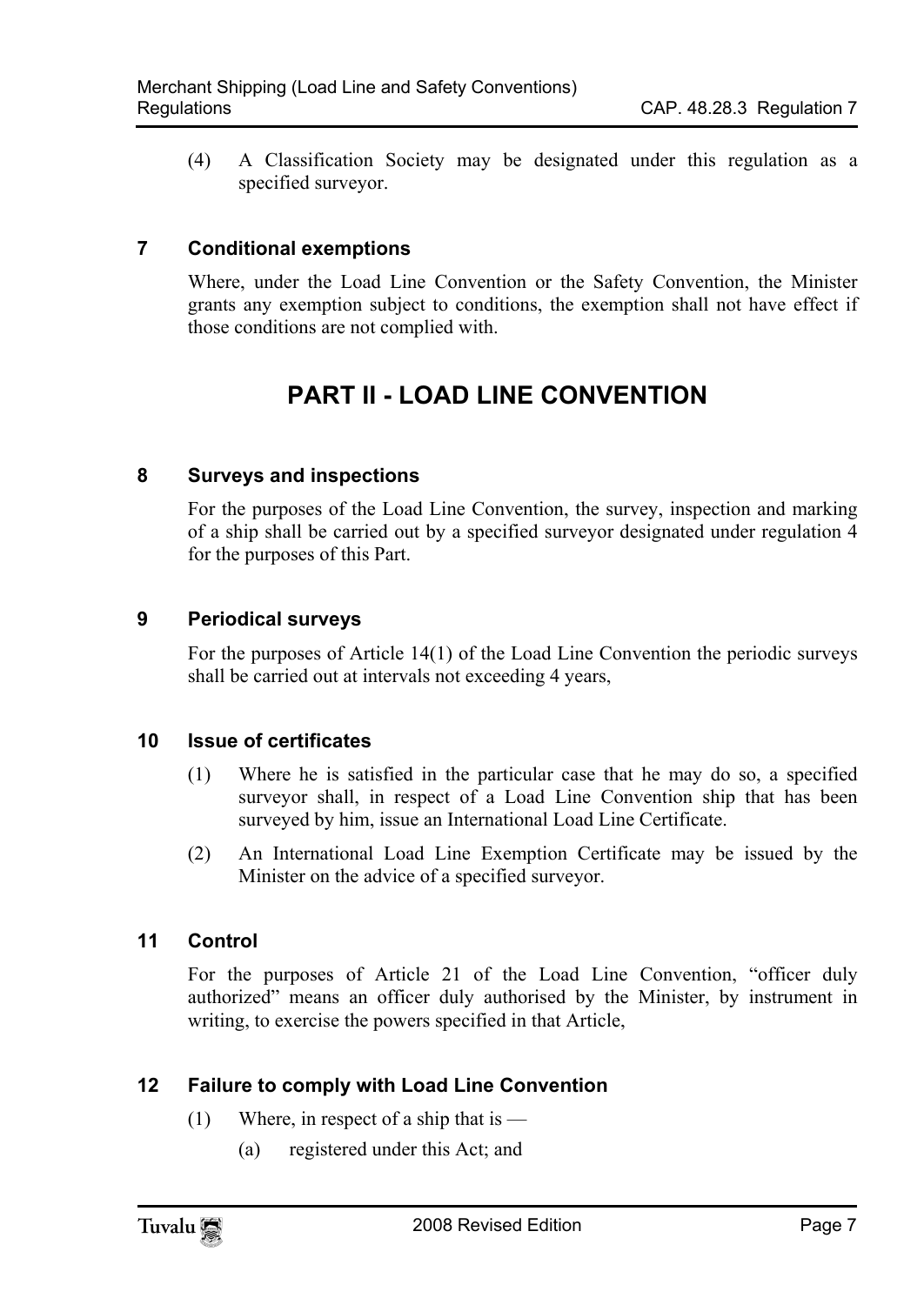(b) a Load Line Convention ship,

there is a failure to comply with a requirement of the Load Line Convention the master and the owner of the ship are each guilty of an offence and liable on conviction to imprisonment for 3 months and to a fine not exceeding \$100.

- (2) Where, in respect of a ship to which sub-regulation (1) applies, there is a failure to comply with a requirement of the Load Line Convention then, without prejudice to any liability which is or may be incurred under subregulation (1) in respect of the failure, the Registrar may suspend the certificate of registry of the ship until the failure is rectified.
- <span id="page-7-0"></span>(3) It is a sufficient defence if a person charged with an offence under subregulation (1) proves that he had exercised all due diligence to prevent the commission of an offence and was personally unaware that an offence was committed.

#### **13 Concealing, etc., load line**

- (1) A person who wilfully conceals, alters or defaces any load line marked for the purposes of the Load Line Convention on a ship is guilty of an offence.
- (2) The owner or master of a ship who suffers or permits any load line marked for the purposes of the Load Line Convention on a ship to be concealed, altered or defaced is guilty of an offence.
- <span id="page-7-1"></span>(3) A person convicted of an offence under this regulation is liable on conviction to imprisonment for 3 months and to a fine not exceeding \$100.

#### **14 Submersion of load line**

- (1) This regulation applies in relation to  $-$ 
	- (a) a Load Line Convention ship that is registered under this Act and marked with a load line; and
	- (b) a Load Line Convention ship that is marked with a load line but not registered under this Act.
- (2) A ship referred to  $-$ 
	- (a) in sub-regulation  $(1)(a)$ ; or
	- (b) in sub-regulation (1)(b) which is within a port or place in Tuvalu,

shall not be so loaded as to submerge the appropriate load line of each side of the ship in sea water when the ship has no list.

(3) Subject of sub-regulation (5), where any ship in relation to which this regulation applies is loaded in contravention of subregulation (2) the owner and master are each guilty of an offence and liable to a fine not exceeding \$100 for every centimetre or fraction of a centimetre by which the appropriate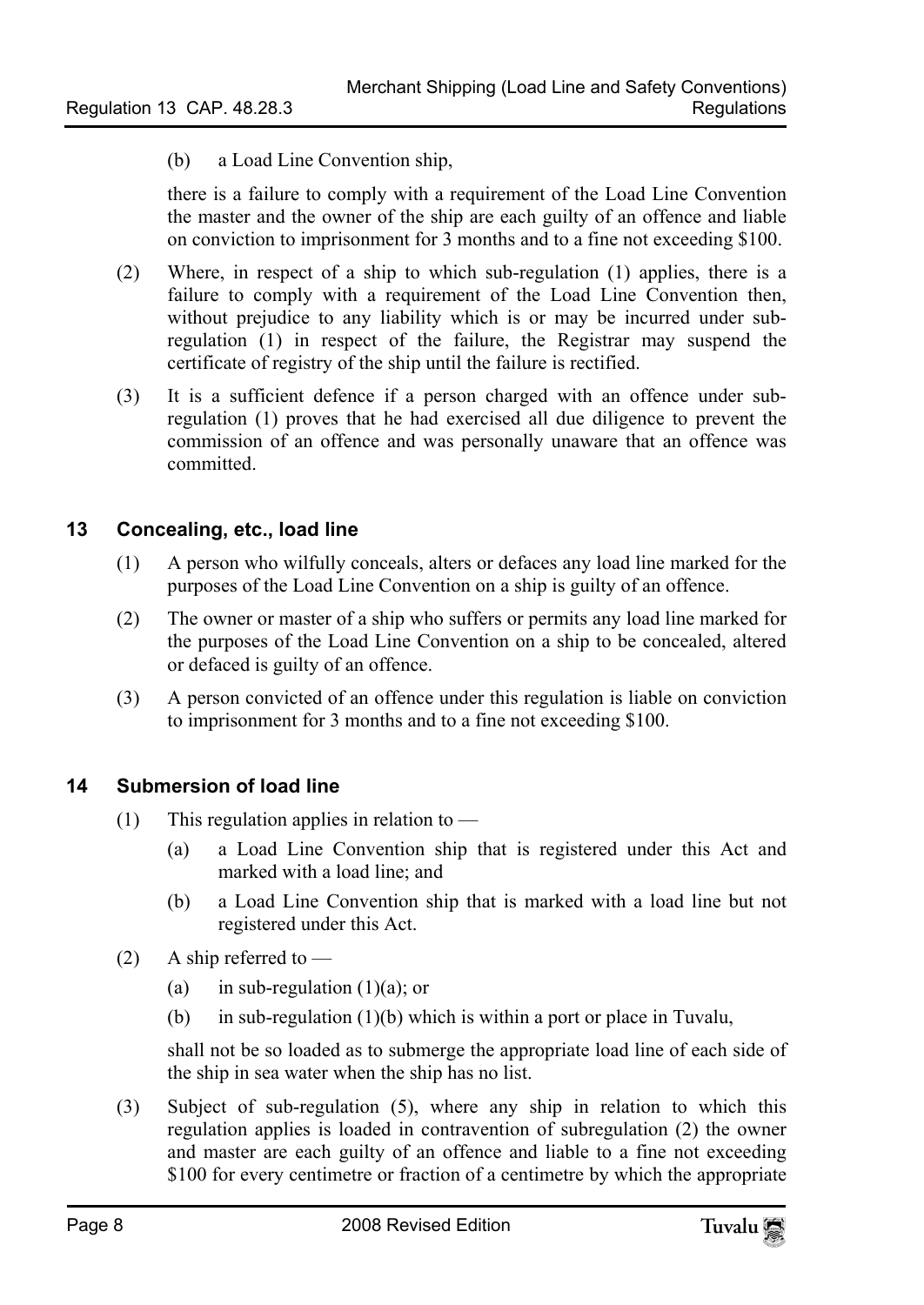line on each side of the ship was submerged or would have been submerged if the ship had been floating in sea water and had no list.

- (4) Where a ship referred to in subregulation  $(1)(a)$  is loaded in contravention of sub-regulation (2) and proceeds to sea —
	- (a) the master of the ship; and
	- (b) any other person who, having reason to believe that the ship is so loaded, sends or is a party to sending, the ship to sea,

are each guilty of an offence, without prejudice to any offence under subregulation (3), and liable on conviction to imprisonment for 3 months and to a fine not exceeding \$100,

(5) It is a defence to a prosecution for an offence under sub-regulation (3) if the accused proves that contravention was due solely to deviation or delay and that the deviation or delay was caused solely by stress of weather or other circumstances which neither the master nor the owner of the ship could have prevented or forestalled.

## <span id="page-8-1"></span><span id="page-8-0"></span>**PART III - SAFETY CONVENTION**

#### **15 Surveys and inspections**

<span id="page-8-2"></span>For the purposes of the Safety Convention, the survey and inspection of a ship shall be carried out by a specified surveyor designated under regulation 4 for the purposes of this Part.

#### **16 Surveys of hull machinery and equipment of cargo ship**

<span id="page-8-3"></span>For the purposes of Regulation 10 of Chapter I of the Annex to the Safety Convention, the required surveys of hull, machinery and equipment of a cargo ship shall be carried out, following the survey on completion, at intervals of not more than 12 months,

#### **17 Issue of certificates**

- (1) Where he is satisfied in the particular case that he may do so, a specified surveyor shall, in respect of a Safety Convention ship that has been surveyed by him, issue the appropriate certificate (other than an Exemption Certificate) prescribed in the Schedule.
- (2) An Exemption Certificate may be issued by the Minister on the advice of a specified surveyor.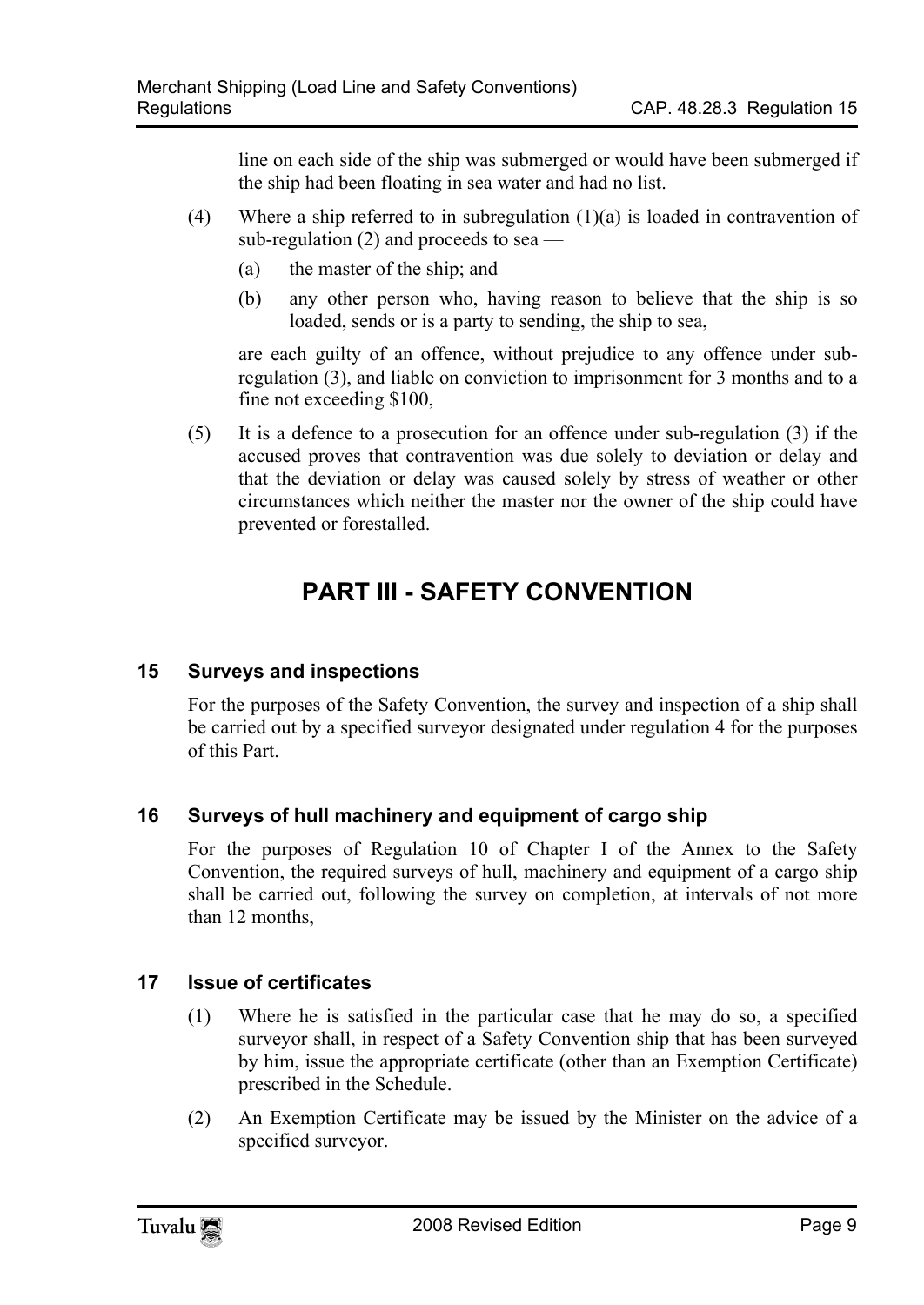#### **18 Control**

<span id="page-9-1"></span><span id="page-9-0"></span>For the purposes of Regulation 19 of Chapter I of the Annex to the Safety Convention, "officer duly authorized" means an officer duly authorised by the Minister, by instrument in writing, to exercise the powers specified in that Regulation.

#### **19 Deck log book**

<span id="page-9-2"></span>For the purposes of the Safety Convention, "the prescribed log book" means the deck log book.

#### **20 Failure to comply with Safety Convention**

- (1) Where, in respect of a ship that is  $-$ 
	- (a) registered under the Act; and
	- (b) a Safety Convention ship,

there is a failure to comply with a requirement of the Convention the master and owner of the ship are each guilty of an offence and liable on conviction to imprisonment for 3 months and to a fine not exceeding \$100.

- (2) Where, in respect of a ship to which sub-regulation (1) applies, there is a failure to comply with a requirement of the Safety Convention then, without prejudice to any liability which is or may be incurred under sub-regulation (1) in respect of the failure, the Registrar may suspend the certificate of registry of the ship until the failure is rectified.
- (3) It is a sufficient defence if a person charged with an offence under subregulation (1) proves that he had exercised all due diligence to prevent the commission of an offence and was personally unaware that an offence was committed.

## <span id="page-9-3"></span>**PART IV - PROCEEDING TO SEA**

#### **21 Production of appropriate certificate**

- (1) Subject to sub-regulation (2), this regulation applies in relation to a ship that  $is$  —
	- (a) a Load Line Convention ship; or
	- (b) a Safety Convention ship.
- (2) A ship which is not subject to-
	- (a) the Load Line Convention; or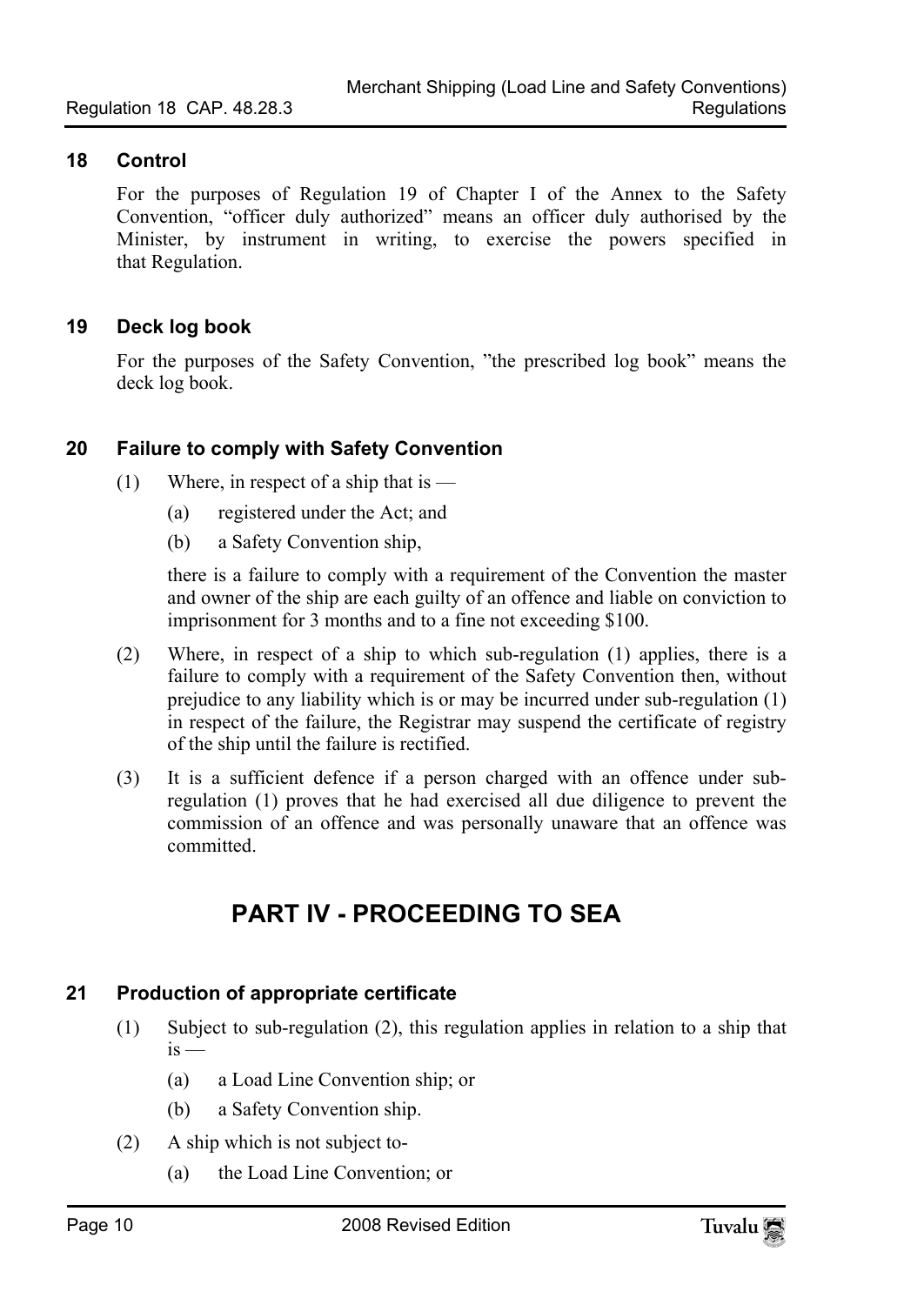(b) the Safety Convention,

at the time of its departure on any voyage shall not become subject to this regulation on account of any deviation from its intended voyage due to stress of weather or any other cause or of *force majeure*.

- (3) The Harbour Master or an inspector may, before a ship to which this regulation applies goes to sea on an international voyage, direct the master of the ship to produce to him the appropriate certificate in respect of the ship.
- (4) A master of a ship who refuses, or fails without reasonable cause, to comply with a direction given under sub-regulation (3) is guilty of an offence and liable on conviction to imprisonment for 3 months and a fine not exceeding \$100.
- (5) Nothing in this regulation affects any control which may be exercised in respect of —
	- (a) a Load Line Convention ship under Article 21 of the Load Line Convention; or
	- (b) a Safety Convention ship under Regulation 19 of Chapter 1 of the Annex to the Safety Convention.
- (6) For the purposes of this regulation, "appropriate certificate" means, in respect of a ship, any certificate (including an Exemption Certificate) prescribed in the Schedule which is appropriate in relation to that ship for the voyage on which the ship is, or is to be, engaged.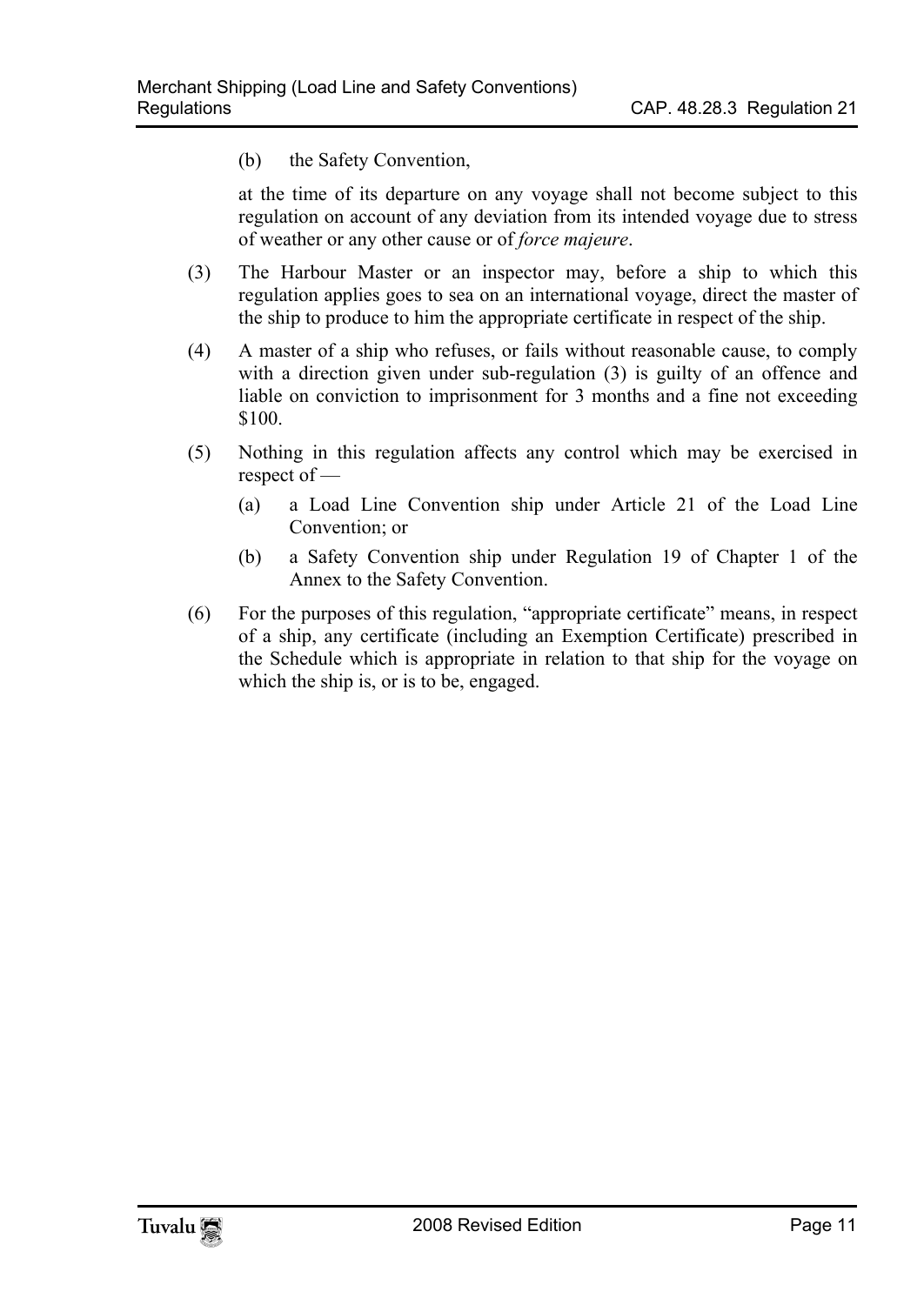#### <span id="page-11-0"></span>**SCHEDULE**

#### <span id="page-11-1"></span>Regulations 17 and 21

#### **LOAD LINE AND SAFETY CERTIFICATES REQUIRED**

|    | <b>TYPE OF SHIP</b> |                                                  | REQUIRED CERTIFICATE |                                                                                                                                      |
|----|---------------------|--------------------------------------------------|----------------------|--------------------------------------------------------------------------------------------------------------------------------------|
| A. | Passenger Ships:    |                                                  |                      |                                                                                                                                      |
|    | 1.                  | Passenger                                        | (i)                  | Passenger<br>Safety<br>Certificate<br>and<br>any<br>appropriate<br>Exemption<br>Certificate; and                                     |
|    |                     |                                                  | (ii)                 | International Load Line<br>Certificate<br>and<br>any<br>appropriate<br>Exemption<br>Certificate.                                     |
|    | 2.                  | short<br>Passenger<br>on<br>international voyage | (i)                  | Short<br>Passenger<br>International<br>Voyage<br>Safety Certificate<br>and<br>appropriate<br>any<br>Exemption<br>Certificate;<br>and |
|    |                     |                                                  | (ii)                 | International Load Line<br>Certificate<br>and<br>any<br>appropriate<br>Exemption<br>Certificate.                                     |
|    | 3.                  | Nuclear Passenger                                | (i)                  | Nuclear Passenger Safety<br>Certificate;                                                                                             |
|    |                     |                                                  | (ii)                 | International Load Line<br>Certificate; and                                                                                          |
|    |                     |                                                  | (iii)                | Any appropriate<br>Exemption Certificate.                                                                                            |
| B  | Cargo Ships         |                                                  |                      |                                                                                                                                      |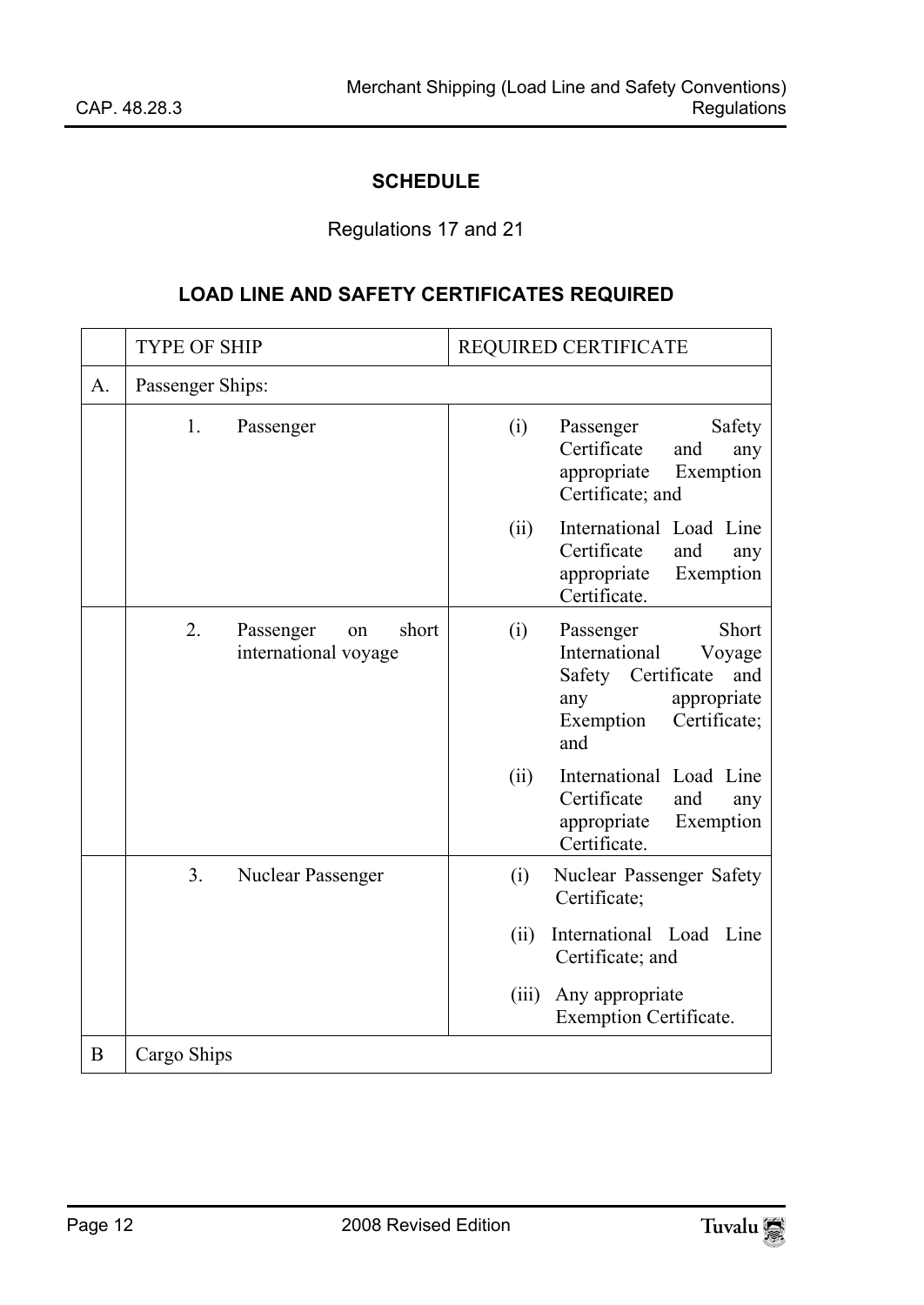|    | <b>TYPE OF SHIP</b>                                                                                                  |       | REQUIRED CERTIFICATE                                                                                                                                                                            |  |
|----|----------------------------------------------------------------------------------------------------------------------|-------|-------------------------------------------------------------------------------------------------------------------------------------------------------------------------------------------------|--|
| 1. | Cargo of a gross tonnage<br>of 500 tons or more on<br>an International Voyage                                        | (i)   | Ship<br>Cargo<br>Safety<br>Construction Certificate<br>and<br>any<br>appropriate<br><b>Exemption Certificate;</b>                                                                               |  |
|    |                                                                                                                      | (ii)  | Ship<br>Cargo<br>Safety<br>Equipment Certificate<br>and<br>appropriate<br>any<br><b>Exemption Certificate;</b>                                                                                  |  |
|    |                                                                                                                      | (iii) | Either<br>Ship<br>a Cargo<br>Safety Radiotelegraphy<br>Certificate or a Cargo<br>Ship<br>Safety<br>Radiotelephony<br>Certificate,<br>and<br>any<br>appropriate<br>Exemption<br>Certificate; and |  |
|    |                                                                                                                      | (iv)  | International Load Line<br>Certificate<br>and<br>any<br>appropriate<br>Exemption<br>Certificate.                                                                                                |  |
|    | ** 2. Cargo of a gross tonnage<br>of 300 tons or more but<br>less than 500 tons on an<br><b>International Voyage</b> | (i)   | Ship<br>Safety<br>Cargo<br>Radiotelephony<br>Certificate<br>and<br>any<br>appropriate<br>Exemption<br>Certificate; and                                                                          |  |
|    |                                                                                                                      | (ii)  | International Load Line<br>Certificate<br>and<br>any<br>appropriate<br>Exemption<br>Certificate.                                                                                                |  |
|    | ** 3. Cargo of a gross tonnage<br>of less than 500 tons on<br>an International Voyage<br>which is either $-$         |       | International<br>Load<br>Line<br>Certificate, and any appropriate<br>Exemption Certificate.                                                                                                     |  |
|    | a new ship of 24<br>(a)<br>metres or more in<br>length; or                                                           |       |                                                                                                                                                                                                 |  |
|    | an existing ship of<br>(b)<br>gross tonnage of<br>150 tons or more.                                                  |       |                                                                                                                                                                                                 |  |